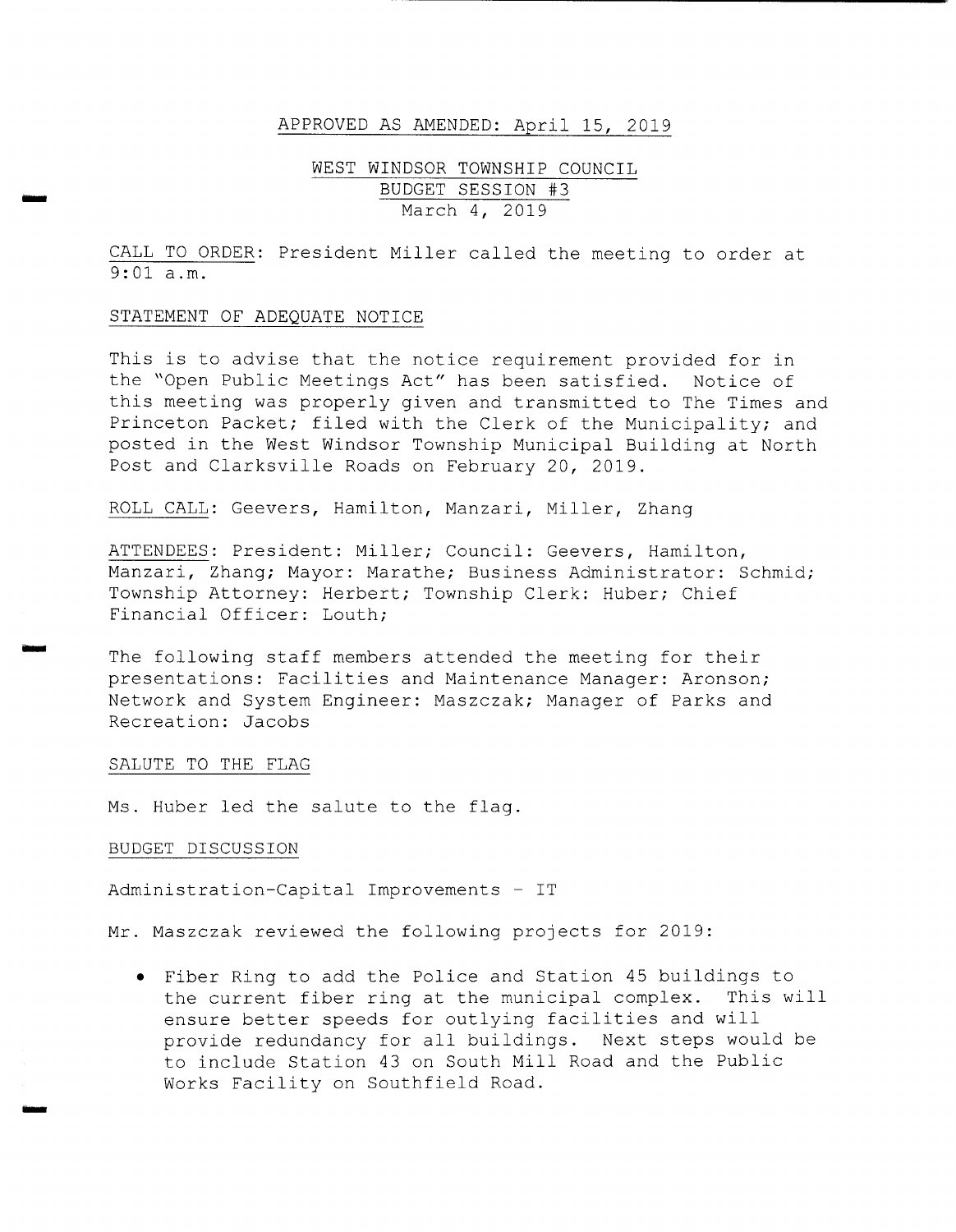Page 2 Budget Session #3 March 4, 2019

Nam

- Replacement of all Windows Version <sup>7</sup> machines
- Re- cabling of the Police and Court Facilities; current cabling is <sup>25</sup> years old
- Replace municipal phone system which would include the Public Works Facility, Station 43, Station 45, Senior Center, Health and Recreation Division; and the Municipal Building

Ms . Geevers inquired if there is redundancy in Administration and the Police Capital "IT" requests.

Mr. Maszczak advised that the police handle their own network.

Ms. Manzari inquired if consultants will be hired to help with some of these projects .

Mr. Maszczak advised that he uses <sup>a</sup> company called NetQ to do the wiring in all of the municipal facilities .

President Miller inquired about the availability of wireless in Room D.

Mr. Maszczak advised that this is one of the projects he is working on.

Mr. Zhang inquired about having the network go to "the cloud".

Mr. Maszczak advised that he is concerned this could limit the availability of data for staff to access if the internet is down so at this time he is not considering going fully to "the cloud".

#### Administration- Capital Improvements - Facilities

Mr. Aronson advised that he has six programs:

General Improvements for the municipal complex to ensure there are funds available for yearly general improvements to the Municipal Building and the Health and Recreation Building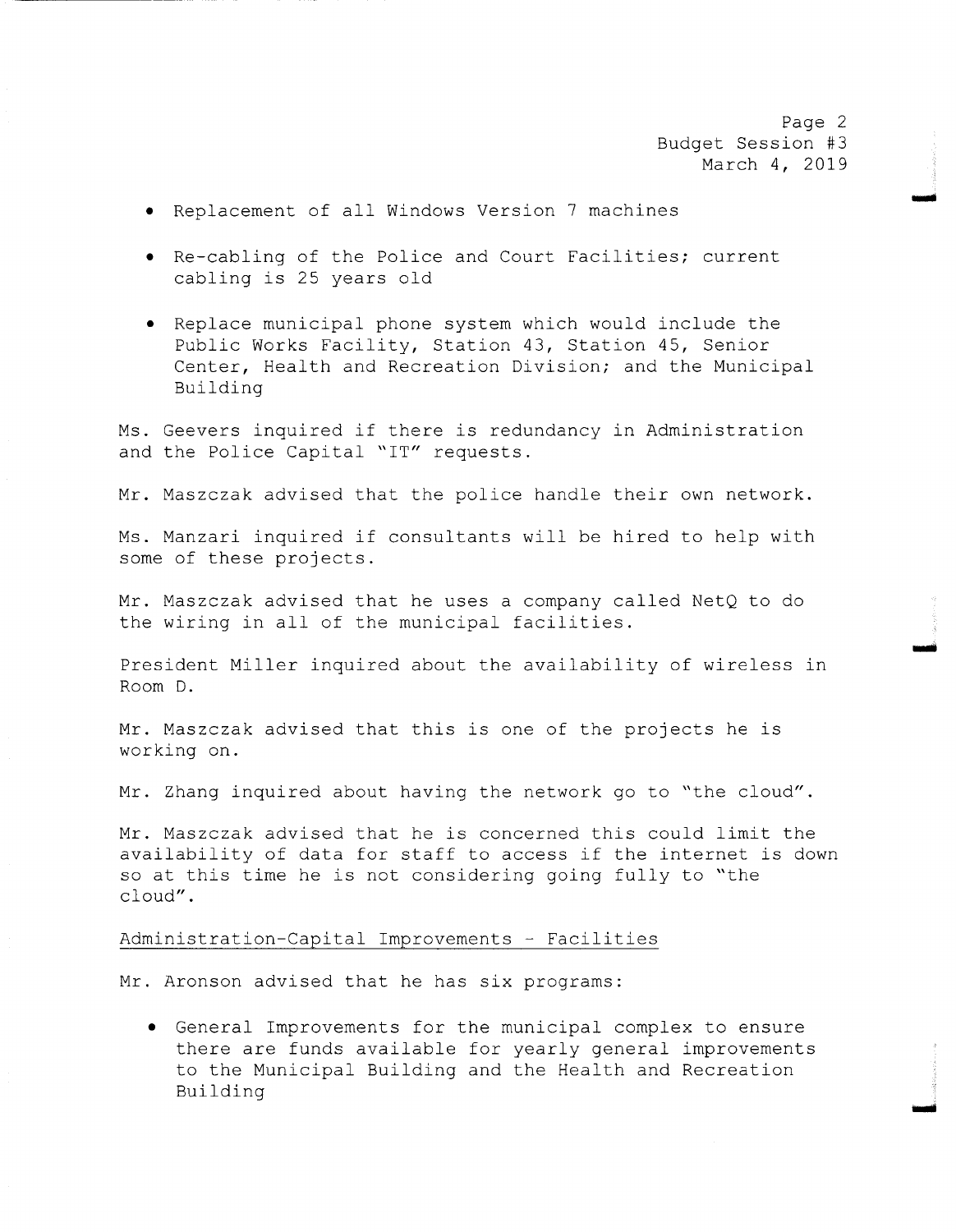Page 3 Budget Session #3 March 4, 2019

Ms . Geevers inquired who is responsible for painting the inside of the post office .

Mr. Aronson advised he would have to check on who is responsible .

Mr. Zhang inquired if the annual \$25,000 is enough?

Mr. Aronson advised that unlike the operating budget these funds rollover to allow for <sup>a</sup> reserve for unforeseen issues that may arise .

- Security System Upgrade project to include: cameras, panic alarms, and access system.
- Renovation of Municipal Building. Met with the architect on renovations/ cost proposals

Ms. Hamilton inquired if the architect costs are able to be capitalized.

NNW

Ms. Louth advised that these costs are able to be charged to the capital accounts .

President Miller inquired what has been allocated from the liquor license sale to date.

Ms. Louth advised that there is still \$700,000 remaining in this account which would be used to offset the down payment costs . She advised that these funds are in the reserve under current fund labeled "Reserve for Sale of Municipal Assets".

Ms. Hamilton inquired how much of the liquor license funds were used for the Health and Recreation offices. She requested that Mayor Marathe advise if he is willing to utilize these funds as the down payment for the renovation project .

Arts Council Building request for general improvements that come up throughout the year

Ms . Hamilton inquired when the renovations to the Arts Council building will begin.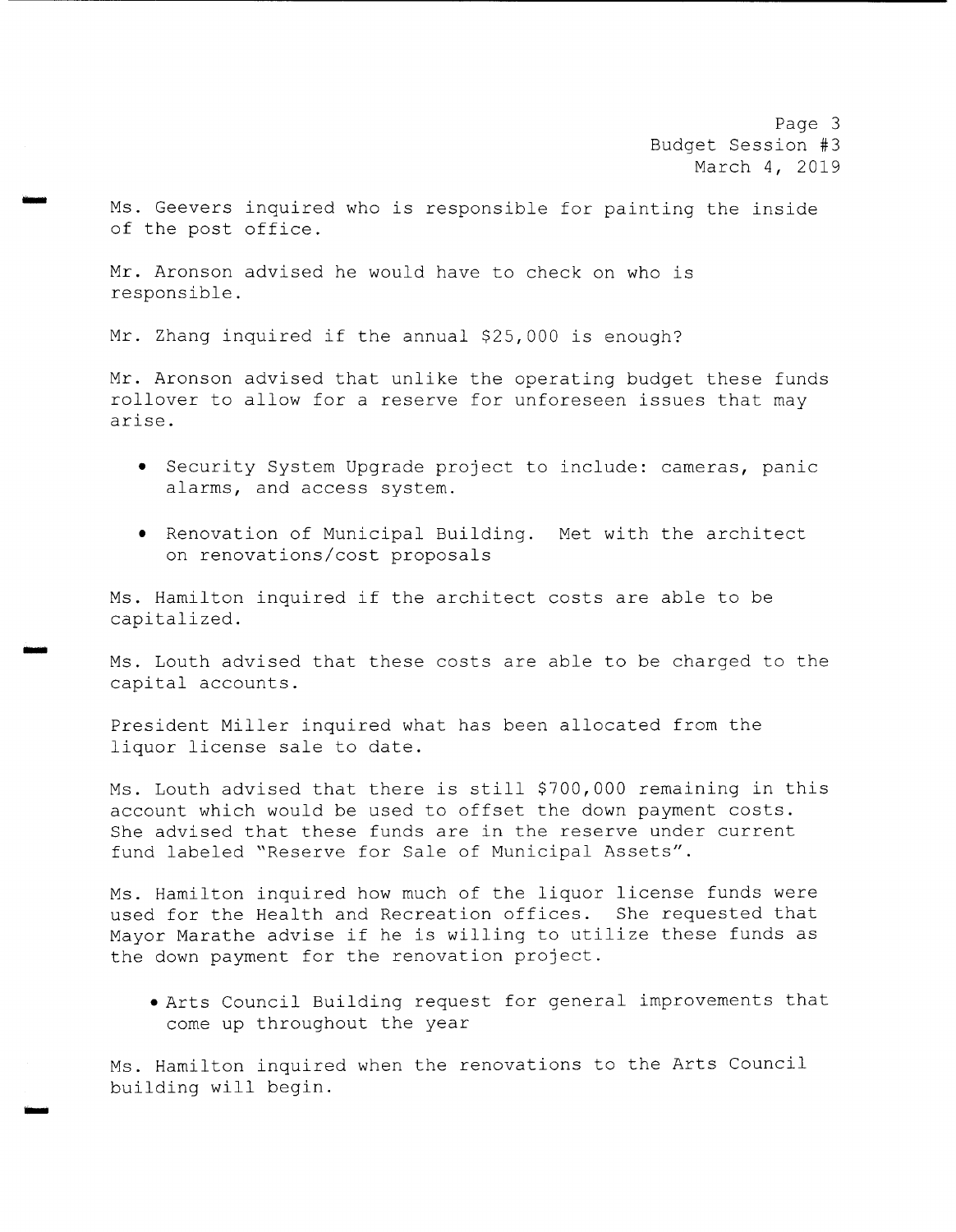Page <sup>4</sup> Budget Session #3 March 4, 2019

moo

oo

.<br>أ<sup>ن</sup>تسى:

Mr. Aronson advised that one of his priorities in <sup>2019</sup> is the pole barn for the Division of Fire and Emergency Services .

Discussion ensued over the various issues to move the Arts Council project forward.

Ms. Schmid advised that Mr. Aronson currently has several large projects for 2019 to include the municipal building renovation, the pole barn, and the public works facility.

Ms. Hamilton inquired how we can make sure that the Arts Council project gets done .

Ms. Schmid advised that the Arts Council lease is up for renewal in <sup>2020</sup> and that this should be completed prior to moving forward with renovations .

Mr. Aronson made the Council aware that sewer, water, electric, security and other costs associated with the Arts Center Building for 2018 were \$13,995.00.

President Miller noted that the municipal building needs to be renovated, as well as the expansion of the Public Works facility, which affect the entire operations of the Township.

Ms. Schmid again reminded Council that there is a process to be done for the lease of municipal facilities .

Ms . Hamilton requested that the Township keep budgeting yearly for this facility and that the Township should advise the Arts Council of our priorities .

#### Division of Human Services

# Parks & Recreation - Ken Jacobs

Mr. Jacobs advised that only his salary and wages are part of the Township Municipal Operating Budget. He advised that revenue from various programs covers his staff's costs. Mr. Jacobs noted that the Township provides \$7,500.00 for Community Day which is scheduled for May 11, <sup>2019</sup> and has continually been <sup>a</sup> huge success .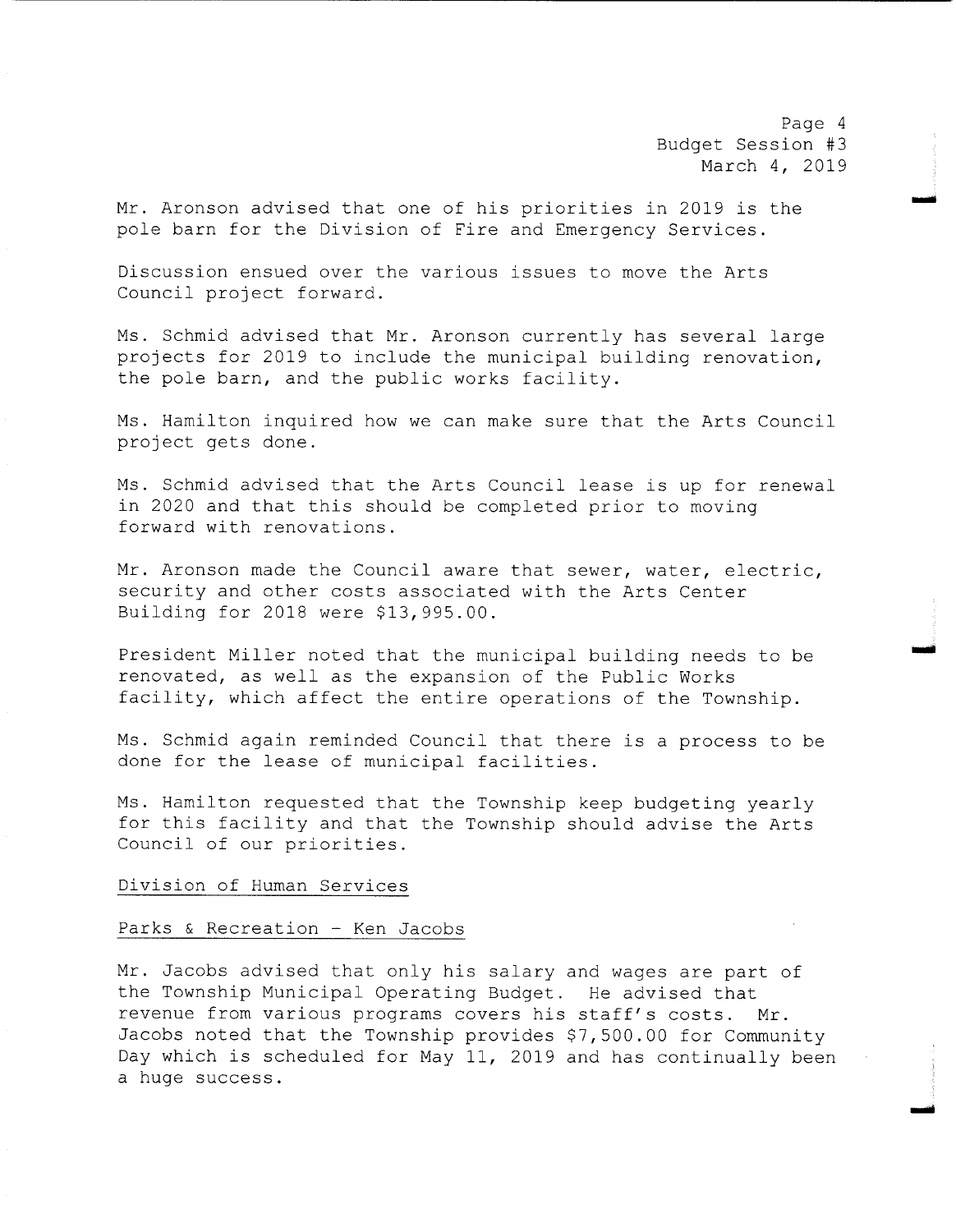Page 5 Budget Session #3 March 4, 2019

Ms . Hamilton inquired how the minimum wage increases will affect the pool and camp staff and will fees for attendance have to be increased.

Mr. Jacobs advised that these increases will affect the programs in 2020. He noted that increases for seasonal employees under this new law are spread out more.

Ms. Hamilton inquired if there will be increases to pool membership fees in 2019.

mom

rr.r

Mr. Jacobs advised that there will be no increases in the pool membership fees for 2019 .

Ms. Geevers inquired if the amount of open space tax for maintenance of parks and open space is ample.

Mr. Jacobs advised that this falls under Public Works and Engineering but that there is significant work proposed for Conover Road and Duck Pond Parks .

President Miller requested that <sup>a</sup> lighted pedestrian crossing be installed at the Estates of Princeton Junction for ease of residents to crossover into the park on Meadow Road.

Mr. Jacobs reviewed his capital projects which included improvements to Conover Park and Duck Pond Park. He noted that this includes ball field improvements, backstop, multi-purpose fields, replacing fencing around fields and adding restrooms and <sup>a</sup> pavilion at Conover Park. Mr. Jacobs advised at Duck Pond Park they are looking to install a pavilion and restrooms.

Ms. Hamilton inquired if Mr. Jacobs was familiar with the program that students at Maurice Hawk School are doing in conjunction with the Trex Company whereby they are collecting plastic to be recycled and after <sup>500</sup> pounds are collected they receive <sup>a</sup> free bench.

Mr. Jacobs advised that he would look into this program.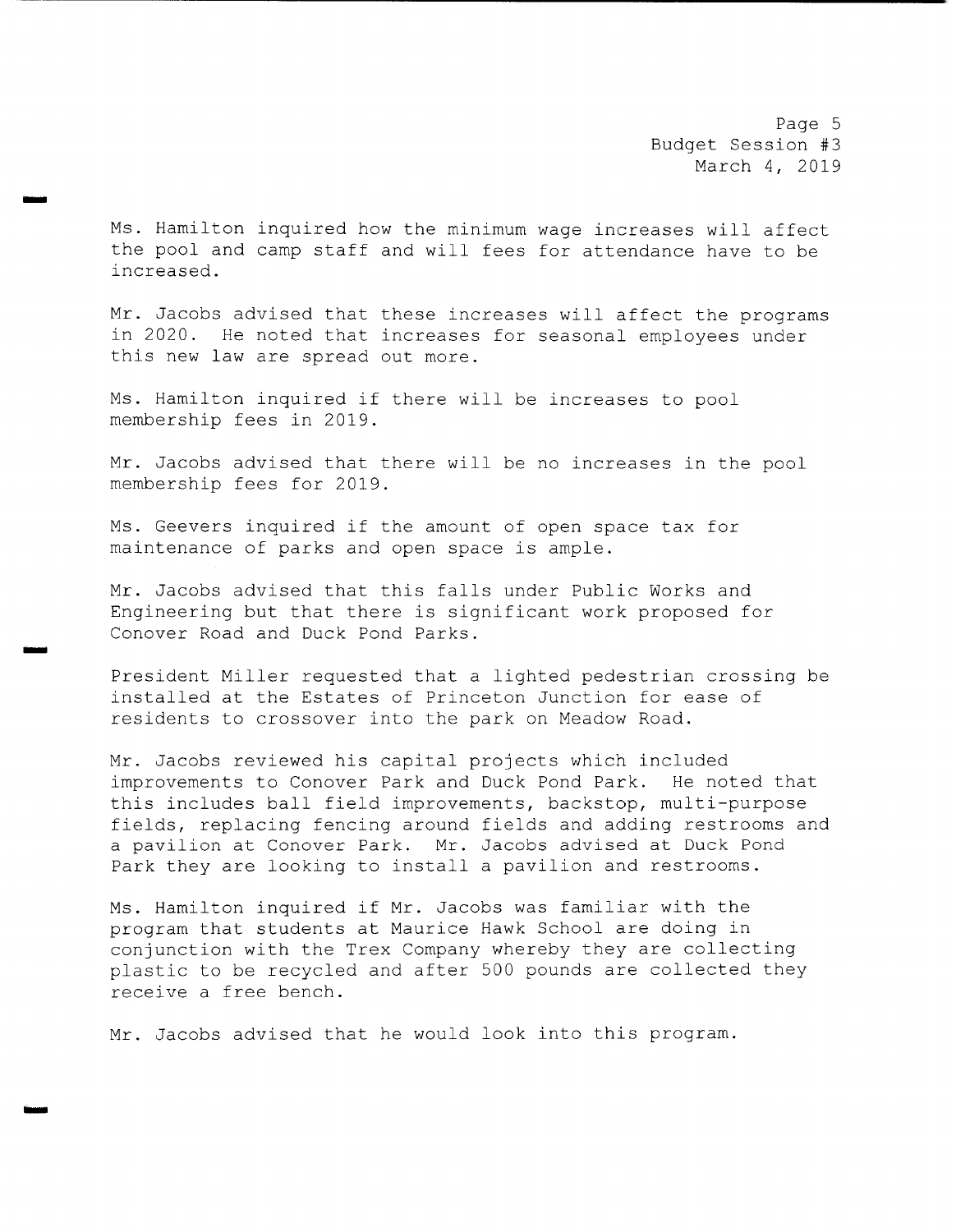Page 6 Budget Session #3 March 4, 2019

mod

## REVENUES, CAP ORDINANCE, LOCAL EXAM, CIVIL RIGHTS RESOLUION

Ms . Louth reviewed the fund balance and advised that due to construction and growth in the community the fund balance as of December 31, 2018 increased. She advised that Mayor Marathe wants to use less fund balance for the budget going forward. Ms. Louth advised that the 2019 operating budget utilizes \$4, 150, 000.00 of the fund balance.

Discussion ensued over the tax levy and whether the Township is receiving hotel and motel occupancy taxes for the new PARC Extended Stay.

Ms. Louth addressed Council's questions and concerns. She advised that staff is looking into the new PARC extended stay and noted that receipt of these taxes are usually <sup>a</sup> few months behind.

Ms. Louth advised the following actions:

- March 18, 2019 Business Session second quarter Emergency Temporary Budget Appropriations resolution
- April 1, 2019 Business Session Cap Ordinance Introduction and 2019 Budget Introduction
- April 29, <sup>2019</sup> Cap Ordinance Public Hearing and <sup>2019</sup> Budget Public Hearing and Adoption of the Budget

Ms. Louth reviewed Cap Banking and how it works. She noted that the Township is under self-review this year for the budget.

#### WRAP- UP

Ms. Hamilton requested review of the police training costs for drone classes, and the costs associated with the K-9 program.

Discussion ensued over the capital request for additional drones in the police budget. It was decided that there are too many questions and concerns about this program that need to be addressed including: insurance costs, scope of program, and what the annual costs for this program will be going forward.

Additional discussion occurred regarding the additional  $K-9$  and what additional expenses will be incurred for this project .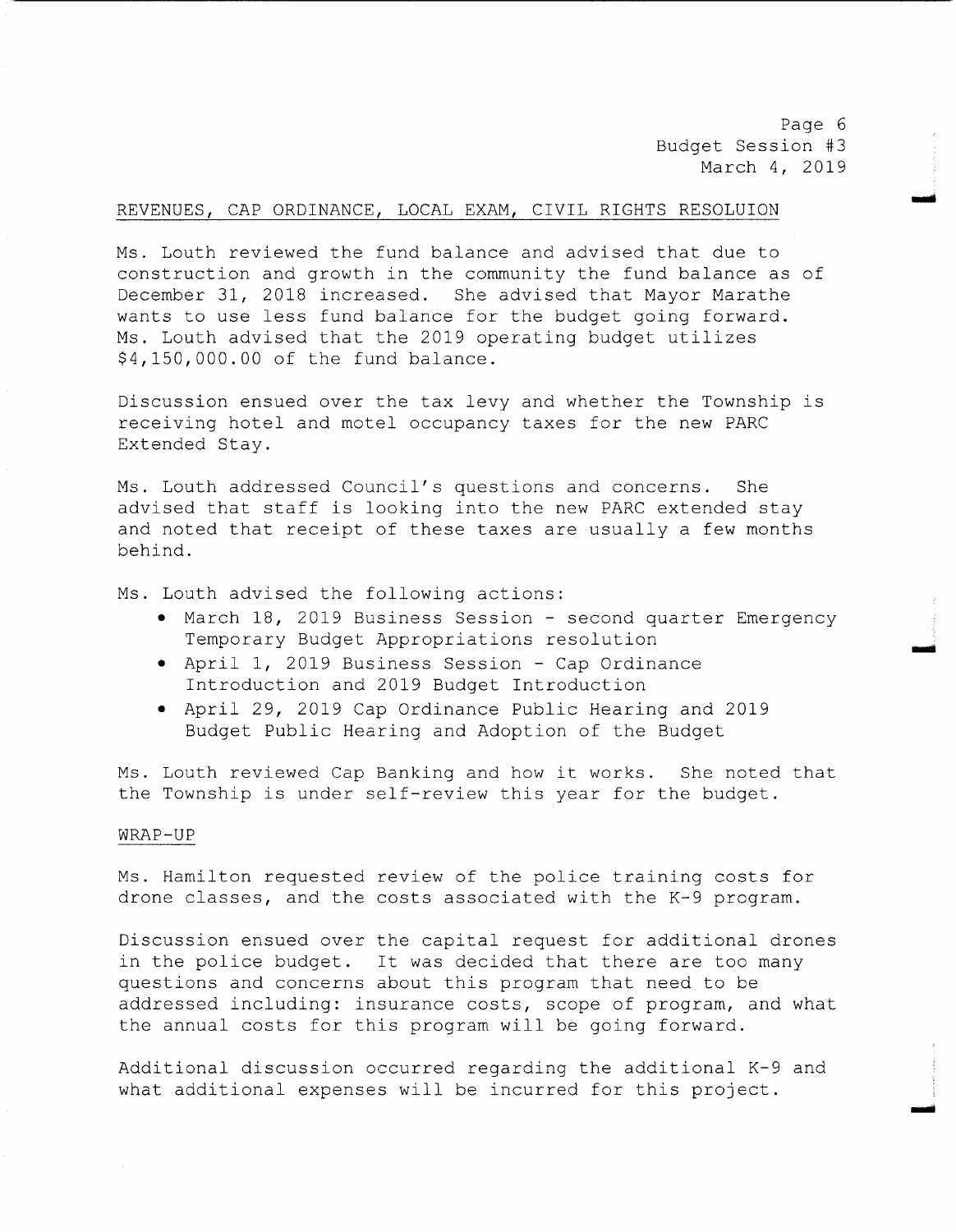Page <sup>7</sup> Budget Session #3 March 4, 2019

Ms. Hamilton motioned to remove the purchase of additional drones as requested in the six year capital budget request . Second: Geevers RCV: aye Geevers aye Hamilton aye Manzari aye Zhang aye Miller

Ms. Hamilton motioned to remove the evidence locker from the <sup>2019</sup> capital budget since it is <sup>a</sup> duplication of funds already approved in the 2018 capital budget . Second: Manzari RCV: aye Geevers aye Hamilton aye Manzari aye Zhang aye Miller

Ms. Hamilton requested that Mayor Marathe as the Director of Public Safety review Council's concerns with the Police Division<br>on these matters. She requested an update on these items. She requested an update on these items.

Ms . Manzari reviewed her concerns with the current street tree program and suggested reducing this in <sup>2019</sup> to zero and move the funding to sidewalk repairs .

President Miller advised that she would like to see this program continued.

Ms. Hamilton suggested not adjusting this item, but that Council should have <sup>a</sup> policy discussion on this matter at <sup>a</sup> future Council meeting.

Discussion continued on the subject of street trees and how to proceed in the future. It was decided that this would be a future topic of discussion for the Council prior to the <sup>2020</sup> budget process .